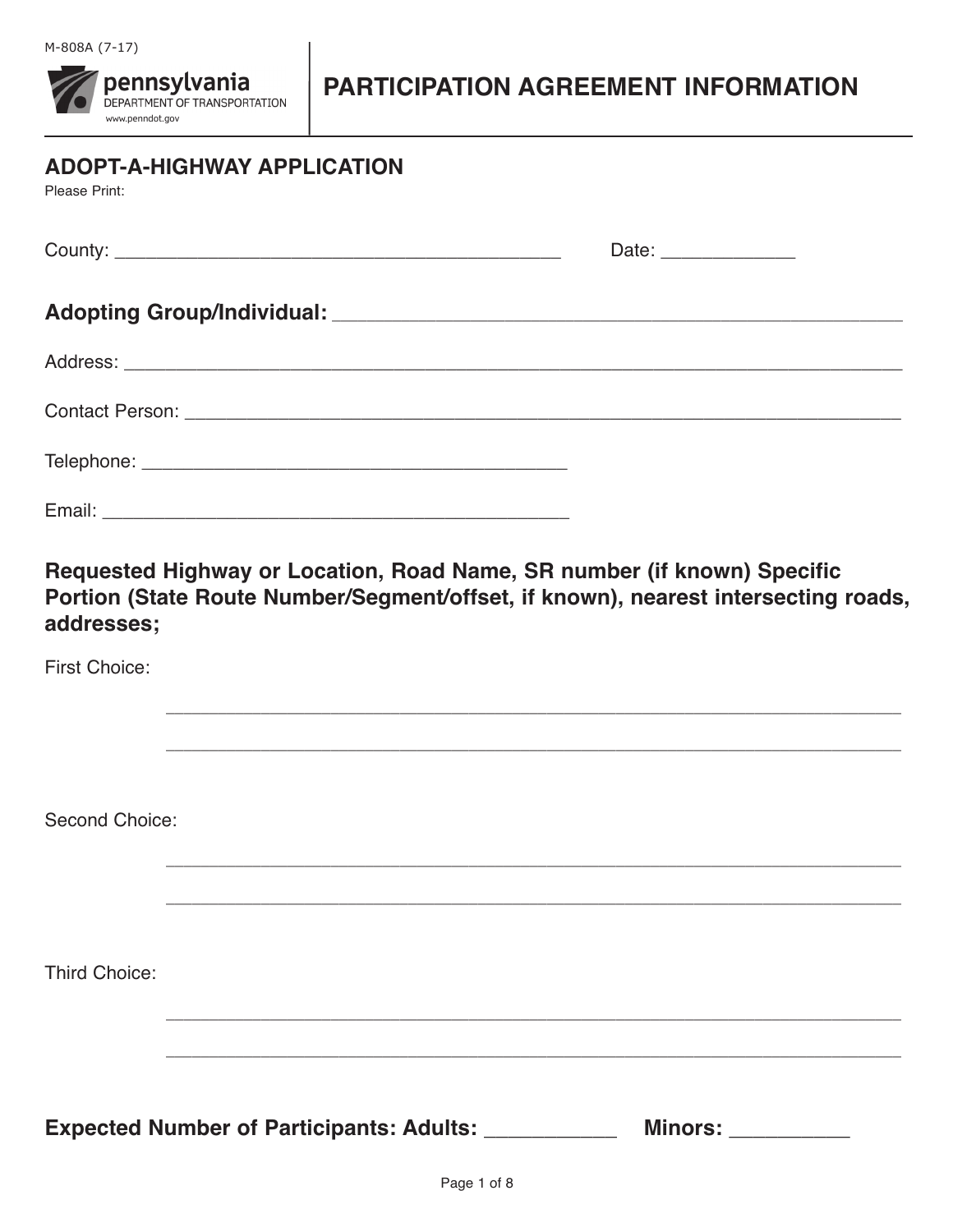# **AAH GROUP NAME SIGN SPECIFICATIONS**

There are two width sizes of AAH Group Name signs: a 36-inch wide sign which is to be used on two and three lane conventional highways and other roadways where sign size is limited, or a 48-inch wide sign which is to be used on Interstates, expressways, ramps and other four-lane divided highways. The 48-inch wide sign can be used on any roadway only after obtaining the approval of the District Traffic Unit.

The maximum number of lines on any size nameplate is two.

- 36-inch signs have a maximum number of 16 characters or spaces per line using a normal stroke and 22 on a reduced stroke. 48-inch signs have a maximum number of 20 characters or spaces on a normal stroke and 26 on a reduced stroke.
- 36-inch wide sign gets a 36-inch nameplate. 48-inch wide sign gets a 48-inch nameplate. (No mix and match signs and nameplates will be done).
- Any abbreviation used must be decided upon by the AAH County Coordinator and the Group and submitted on the Application Form.

# **ADOPT-A-HIGHWAY SIGN DESIGN**

Because of space limitations on Adopt-A-Highway signs, the blocks below are designed to allow both the applicant and the sign fabricator to come to an agreement that is practical and convenient.

There is a maximum allowance of 2 lines on a sign. A 36-inch sign has a maximum number of 16 characters or spaces per line using a normal stroke and 22 on a reduced stroke. A 48-inch sign has a maximum number of 20 characters or spaces on a normal stroke and 26 on a reduced stroke.

The sign fabricator will make the sign as it is written in the spaces below. Specific requests, therefore, must be discussed with your Adopt-A-Highway Coordinator.

- 1. Enter the name of your group, as you want it to appear on the sign panel. (Abbreviations may be used).
- 2. Enter only the name of an organization, a business or a person.
- 3. Logos, slogans, dates, telephone numbers, Internet addresses, etc. are not permitted on signs.
- 4. Use only one character per space.
- 5. Skip one space between each word.
- 6. Sign fabricator will center the lettering on the sign panel.

PLEASE PRINT ONE LETTER PER BOX (SPACES AND PUNCTUATION MARKS COUNT AS ONE LETTER).

One line with 16 spaces: Maximum sign size is 48 X 8 or two lines with 20 spaces per line: Maximum sign size is 42 X 18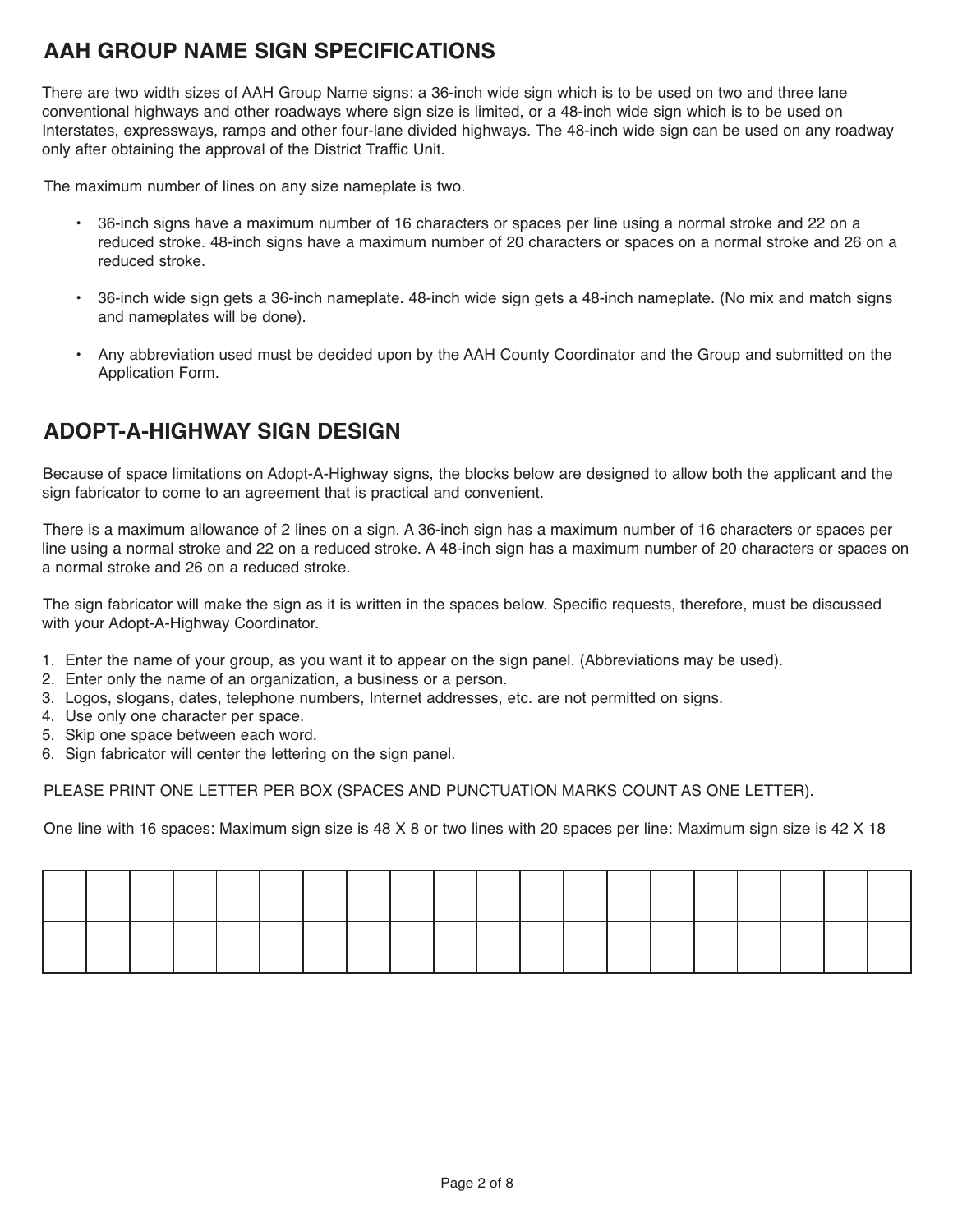# **ADOPT-A-HIGHWAY AGREEMENT**

# **TERMS AND CONDITIONS FOR PARTICIPATION IN THE PROGRAM:**

- 1. Subject to the acceptance of the terms and conditions contained herein, PennDOT grants permission to the APPLICANT to adopt a state highway or portion thereof for a minimum period of two years beginning on the approval date indicated and subject to PennDOT's termination rights. It will renew automatically unless either party chooses to terminate it.
- 2. PennDOT will conduct an initial safety orientation meeting with authorized representative(s) of the APPLICANT and provide safety materials for use by the APPLICANT.
- 3. A.) The APPLICANT will conduct litter pickup at the location set forth in the application for a minimum of two times per year, subject to at least one week's advance call notice to the appropriate DOT County Maintenance Office's Chief Clerk. The APPLICANT must make arrangements to pick up adequate numbers of safety vests, gloves, and plastic trash bags.

B.) The APPLICANT shall schedule one of the two litter pickups in March/April to coincide with the Great American Cleanup of Pennsylvania and one litter pickup in September/October prior to the winter season. The APPLICANT shall not conduct any litter pickups on busy holidays or holiday travel weekends or preceding days such as the Wednesday before Thanksgiving, Thanksgiving Day, the Monday following Thanksgiving, Christmas Eve Day, Christmas Day, New Year's Day, Fourth of July or a Fourth of July Weekend (Friday-Monday), Easter weekend (Friday-Monday), Memorial Day or a Memorial Day weekend (Friday-Monday). All activities must be conducted between one hour after sunrise and one hour before sunset.

C.) The APPLICANT must describe to PennDOT how they plan to dispose of/or arrange with us for our staff to pick up bags; PennDOT will then arrange, through the County Maintenance Office, to pick up the bags. The APPLICANT must provide notification to PennDOT of all scheduled litter pickup dates at least one week prior to each scheduled pickup.

- 4. The APPLICANT shall conduct safety orientation meetings to review, at a minimum, safety and other guideline materials supplied by PennDOT. Every person who will participate in the litter pickup must review safety materials provided by PennDOT (See Attachment B). No participant may be involved in the litter pickup unless he/she has attended at least one safety orientation meeting conducted by the APPLICANT and has executed a release, a copy of which is attached as Attachment A and made a part of this Document. An authorized representative of the APPLICANT must present the safety information to any potential participant and shall provide PennDOT with a listing certifying the names of all individuals who received safety orientation. Further, the APPLICANT shall conduct an onsite safety briefing, with all participants, prior to each pickup.
- 5. The APPLICANT will comply with the Safety Recommendations and Requirements set forth in Attachment B which is attached to and made a part of these Terms and Conditions.
- 6. A.) PennDOT, at its cost, will provide, install and maintain two permanent signs noting the Program and the Applicant's name at the beginning of the Site, one sign in each direction. Further, PennDOT will, upon request and at its cost, provide the APPLICANT with a "Litter Crew Ahead" sign for placement by the APPLICANT during litter pickups. Proper use and storage of the temporary "Litter Crew Ahead" signs will be the responsibility of the APPLICANT. PennDOT will replace the Adopt-A-Highway signs as necessary due to normal wear and tear.

B.) There shall be no business logo or commercial advertising used or displayed by the APPLICANT.

7. After each litter pickup, the APPLICANT shall contact their County Maintenance Coordinator to file a report setting forth the date of the pickup, the number of people involved, the number of bags of litter picked up, their contents (hazardous materials, poison ivy, guardrail debris, etc.) and the number of hours spent for the pickup. The information will be recorded by the County Coordinator and forwarded to the Statewide Manager of Highway Beautification.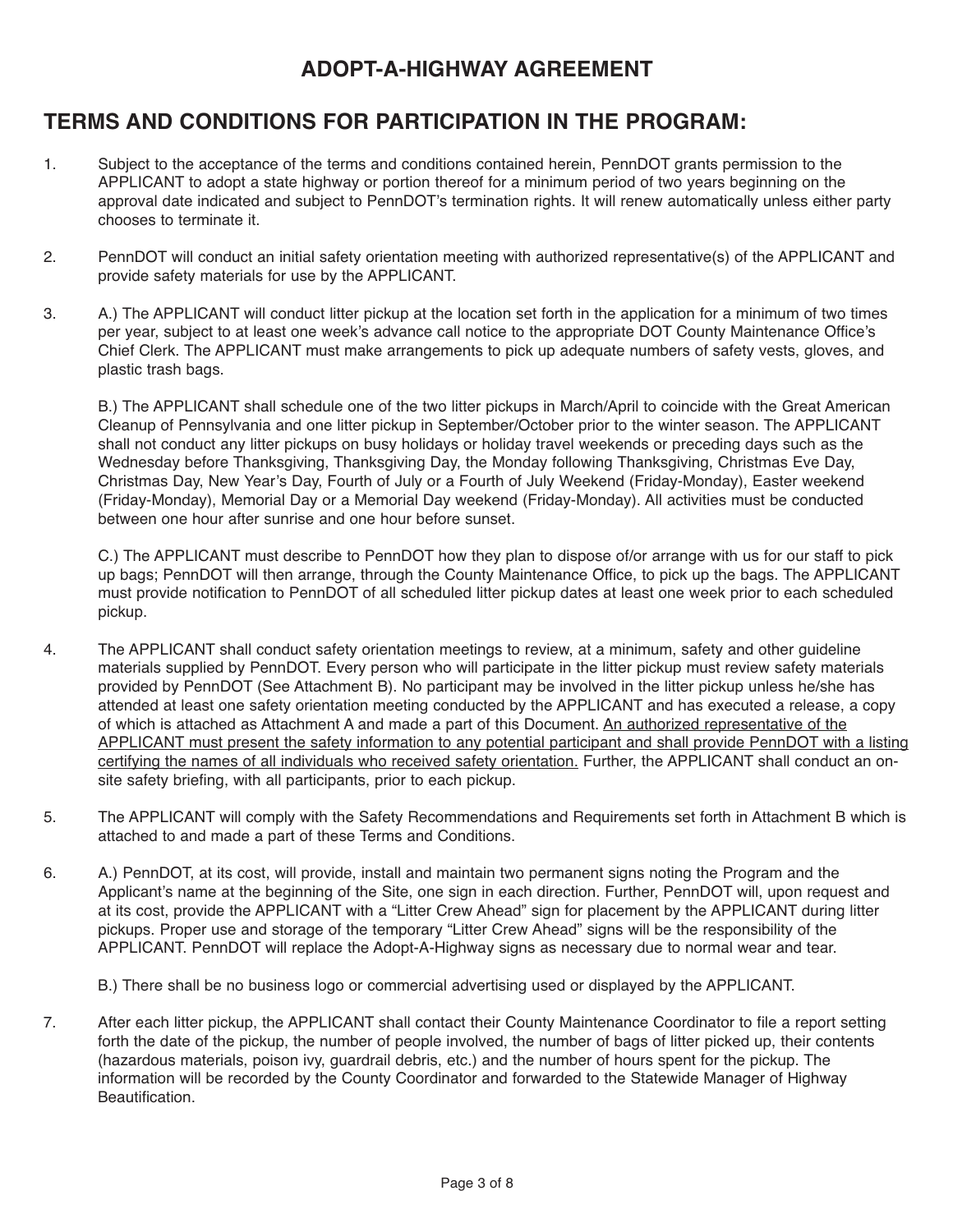- 8. PennDOT shall have the right to terminate this undertaking at any time by providing written notice to the APPLICANT if the APPLICANT does not comply with any of these terms and conditions; at any time the Applicant's work is unsatisfactory, unsafe, or if it causes a conflict with traffic; at any time the Program is suspended or discontinued; or at any time such termination is deemed to be in the best interest of PennDOT.
- 9. Any notice to or communication with PennDOT by the APPLICANT shall be with the appropriate PennDOT County Maintenance Office. Any notice to or communication with the APPLICANT shall be to the authorized signatory indicated on the Acceptance of Conditions and Terms signature page.
- 10. PennDOT will not enter into an agreement with any elected official or candidate for public office.
- 11. PennDOT encourages the APPLICANT to separate and recycle appropriate materials. However, where required by law ordinance, the APPLICANT MUST separate and recycle appropriate materials.
- 12. The APPLICANT acknowledges PennDOT's criteria for eligibility to participate in the Program included in this application and certifies that it meets all such criteria outlined below:

A.) Local community organizations, such as civic, social or school groups, will be eligible to adopt a highway as will individuals 18 years of age or older. Corporations, partnerships and sole proprietorships who wish to sponsor groups may do so; however, there will be no business logo or commercial advertising used or displayed by a group or any of its participants.

B.)The APPLICANT certifies that it does not represent an elected official or candidate for public office.

C.) Participants will be required to conduct litter pickup for at least two years from the effective date of the agreement. APPLICANT may assign its obligation to another group or business subject to PennDOT's prior written approval.

D.) The minimum age for participation is eight (8) years of age. Groups with members between the ages of eight and 17 must be supervised by adults eighteen years of age or older in the ratio of one adult per eight participants between the ages eight and 17 whenever there is a litter pickup. No person under the age of 16 will be permitted to perform litter pickup on any highway which is part of the interstate system.

\*\*\*\*\*\*\*\*\*\*\*\*\*\*\*\*\*\*\*\*\*\*\*\*\*\*\*\*\*\*\*\*\*\*\*\*\*\*\*\*\*\*\*\*\*\*\*\*\*\*\*\*\*\*\*\*\*\*\*\*\*\*\*\*\*\*\*\*\*\*\*\*\*\*\*\*\*\*\*\*\*\*\*\*\*\*\*\*\*\*\*\*\*\*\*\*\*\*\*\*\*\*\*\*\*\*\*\*\*\*\*\*\*\*\*\*\*\*\*\*\*\*\*\*\*\*\*\*\*\*\*\*\*\*\*\*\*\*\*\*\*\*\*

The paragraphs contained in the attachments A and B will provide you with the conditions for participating in PennDOT's Adopt-A-Highway Program. Once you have read the stipulations and agree to abide by them, please indicate your acceptance by providing properly authorized signatures and the current date in the signature area that follows. After you have returned your signed and dated acceptance of the conditions for participating, PennDOT will approve your participation with the signatures of its duly authorized representatives and will then contact you to indicate your acceptance in the program. You will also receive a copy of the entire packet to retain in your files for future reference. We look forward to working with you, and thank you for volunteering to help Keep Pennsylvania Beautiful!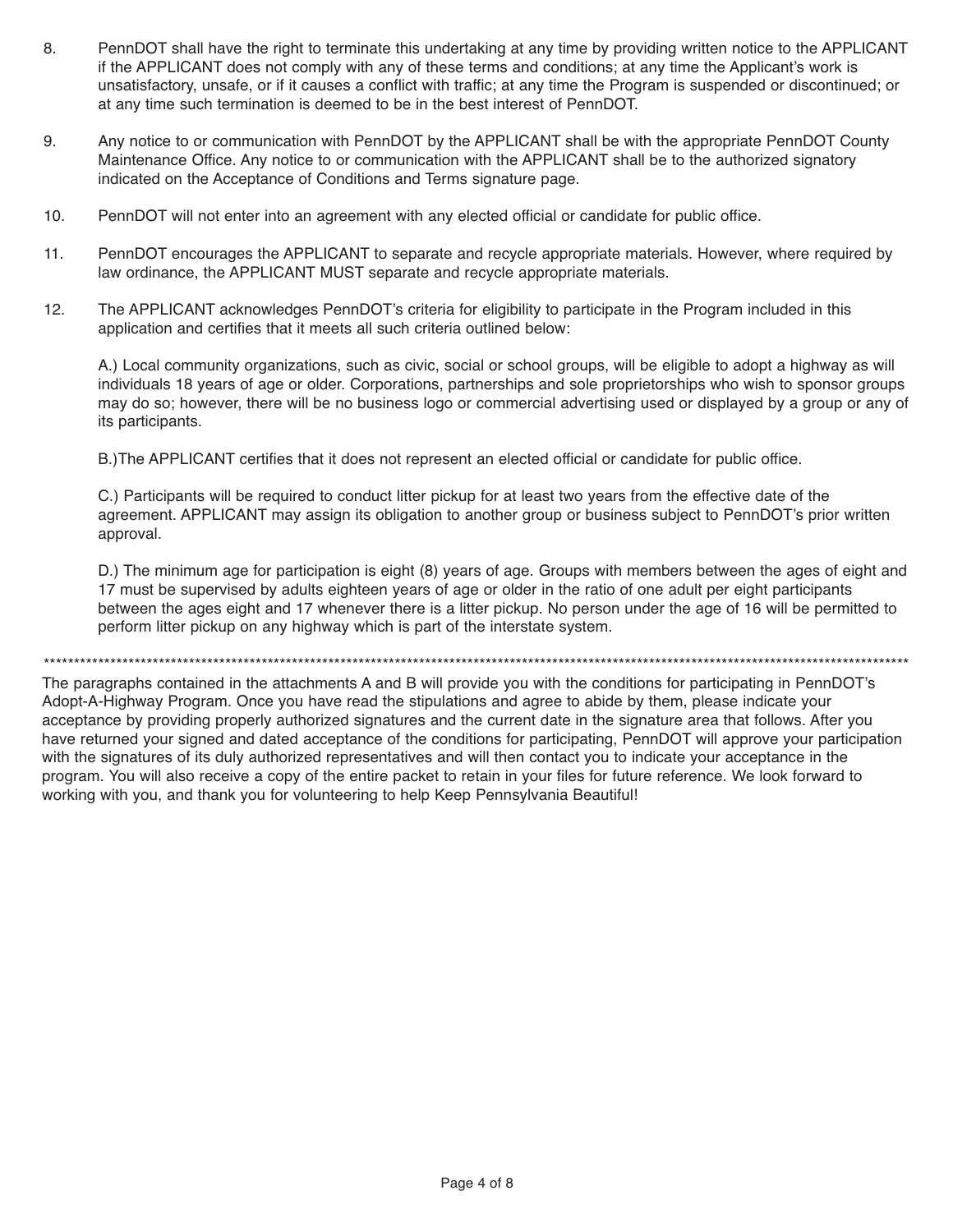### *ACCEPTED: DULY AUTHORIZED REPRESENTATIVE OF APPLICANT*

| (Please Print)                                                                                                                                                                                                     |                                                                                                                                                                                                                                |
|--------------------------------------------------------------------------------------------------------------------------------------------------------------------------------------------------------------------|--------------------------------------------------------------------------------------------------------------------------------------------------------------------------------------------------------------------------------|
|                                                                                                                                                                                                                    |                                                                                                                                                                                                                                |
|                                                                                                                                                                                                                    | DATE: the contract of the contract of the contract of the contract of the contract of the contract of the contract of the contract of the contract of the contract of the contract of the contract of the contract of the cont |
| (Please Print)                                                                                                                                                                                                     |                                                                                                                                                                                                                                |
|                                                                                                                                                                                                                    |                                                                                                                                                                                                                                |
| (Please Print)                                                                                                                                                                                                     |                                                                                                                                                                                                                                |
|                                                                                                                                                                                                                    |                                                                                                                                                                                                                                |
|                                                                                                                                                                                                                    | DATE: ____________                                                                                                                                                                                                             |
| (Please Print)                                                                                                                                                                                                     |                                                                                                                                                                                                                                |
| <b>PennDOT Use Only:</b>                                                                                                                                                                                           |                                                                                                                                                                                                                                |
| COUNTY/DISTRICT AAH COORDINATOR-Review for completeness, assign document number and enter into<br>AAH tracking system. Please forward copy of SIGNATURE PROCESS SHEET to BOMO AAH Manager, once<br>fully executed. |                                                                                                                                                                                                                                |
|                                                                                                                                                                                                                    |                                                                                                                                                                                                                                |
| <u> 1989 - Johann John Stone, market fan de Fryske kunstne fan de fan de Fryske kunstne fan de fan de fan de fan</u>                                                                                               | Date                                                                                                                                                                                                                           |
| (Please Print)                                                                                                                                                                                                     |                                                                                                                                                                                                                                |
| (Signature)                                                                                                                                                                                                        |                                                                                                                                                                                                                                |
| <b>COUNTY MAINTENANCE MANAGER-Acknowledges Signing and Services</b>                                                                                                                                                |                                                                                                                                                                                                                                |
| <u> 1989 - Johann John Stone, markin film ar yn y brenin y brenin y brenin y brenin y brenin y brenin y brenin y</u><br>(Please Print)                                                                             | Date ________________                                                                                                                                                                                                          |
|                                                                                                                                                                                                                    |                                                                                                                                                                                                                                |
| (Signature)                                                                                                                                                                                                        |                                                                                                                                                                                                                                |
| DISTRICT EXECUTIVE or **DESIGNEE-Approval                                                                                                                                                                          |                                                                                                                                                                                                                                |
|                                                                                                                                                                                                                    |                                                                                                                                                                                                                                |
| (Please Print)                                                                                                                                                                                                     |                                                                                                                                                                                                                                |
| (Signature)                                                                                                                                                                                                        |                                                                                                                                                                                                                                |

\*\*\*\*\*\*\*\*\*\*\*\*\*\*\*\*\*\*\*\*\*\*\*\*\*\*\*\*\*\*\*\*\*\*\*\*\*\*\*\*\*\*\*\*\*\*\*\*\*\*\*\*\*\*\*\*\*\*\*\*\*\*\*\*\*\*\*\*\*\*\*\*\*\*\*\*\*\*\*\*\*\*\*\*\*\*\*\*\*\*\*\*\*\*\*\*\*\*\*\*\*\*\*\*\*\*\*\*\*\*\*\*\*\*\*\*\*\*\*\*\*\*\*\*\*\*\*\*\*\*\*\*\*\*\*\*\*\*\*\*\*\*\*

*\*\* As in this example, a county maintenance manager or ADE may sign for the DE; however, the word "for" must be placed in advance of the signature as shown here.*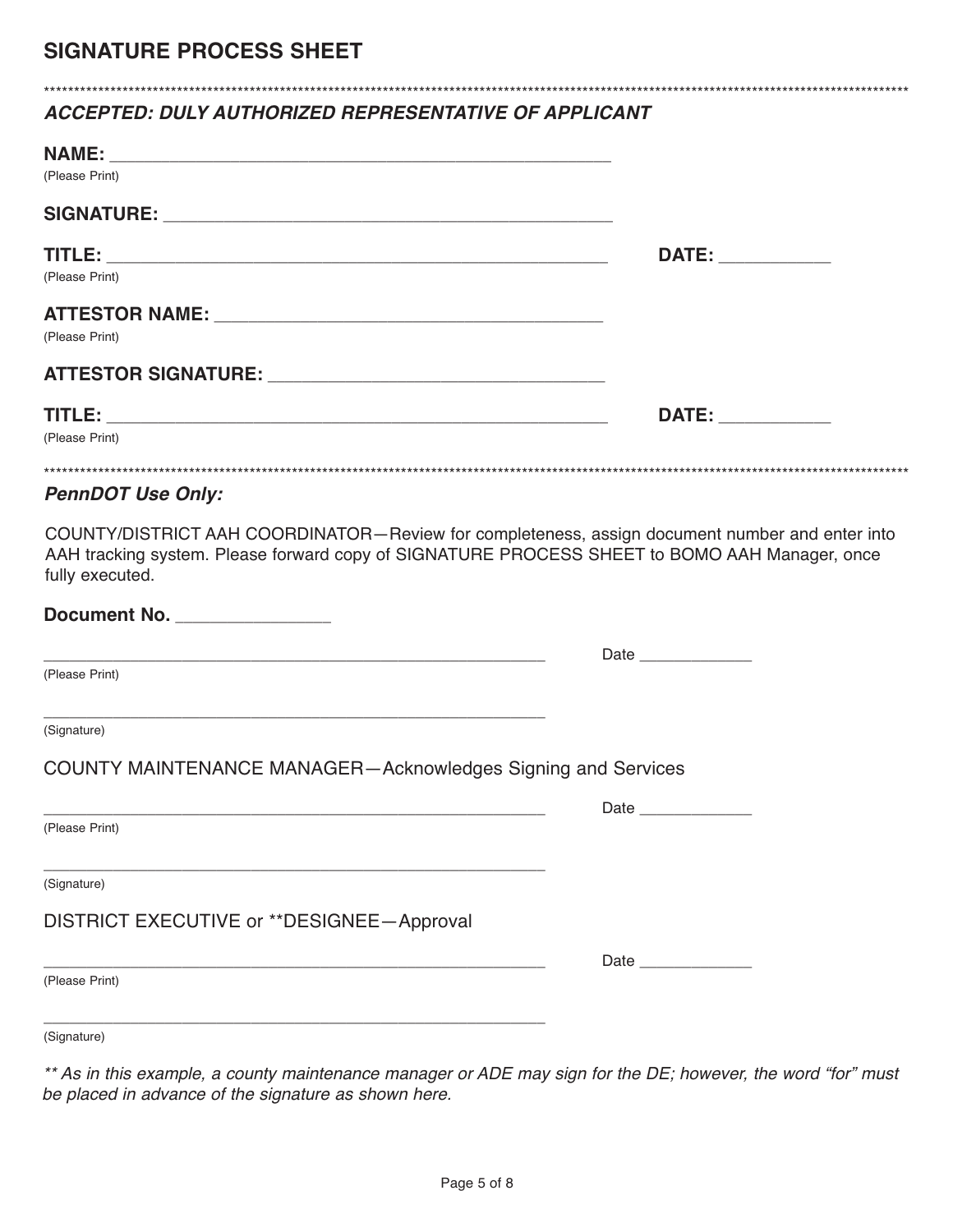# **ATTACHMENT--A**

#### **Name:** \_\_\_\_\_\_\_\_\_\_\_\_\_\_\_\_\_\_\_\_\_\_\_\_\_\_\_\_\_\_\_\_\_\_\_\_\_\_\_\_\_\_\_\_\_\_\_\_\_\_\_\_\_\_\_\_\_\_

(Please Print)

#### RELEASE:

I understand that participation in the Adopt-A-Highway Program and litter pickup involves standing and walking near a state highway and that there are certain risks involved. I hereby release the Commonwealth of Pennsylvania, Department of Transportation, from any liability associated with the risks involved with participation in the Adopt- A-Highway Program. I have also reviewed the Adopt-A-Highway safety materials as a prerequisite in the Adopt- A-Highway Program.

\_\_\_\_\_\_\_\_\_\_\_\_\_\_\_\_\_\_\_\_\_\_\_\_\_\_\_\_\_\_\_\_\_\_\_\_\_\_\_\_\_\_\_\_\_\_\_\_\_\_\_\_\_\_\_\_\_\_\_\_\_\_\_\_\_\_\_\_\_\_\_\_\_\_\_\_\_\_

SIGNATURE **DATE** 

*\*Guardians must sign for anyone under age 18*

\_\_\_\_\_\_\_\_\_\_\_\_\_\_\_\_\_\_\_\_\_\_\_\_\_\_\_\_\_\_\_\_\_\_\_\_\_\_\_\_\_\_\_\_\_\_\_\_\_\_\_\_\_\_\_\_\_\_ \_\_\_\_\_\_\_\_\_\_\_\_\_\_\_\_\_

GROUP NAME (Please Print)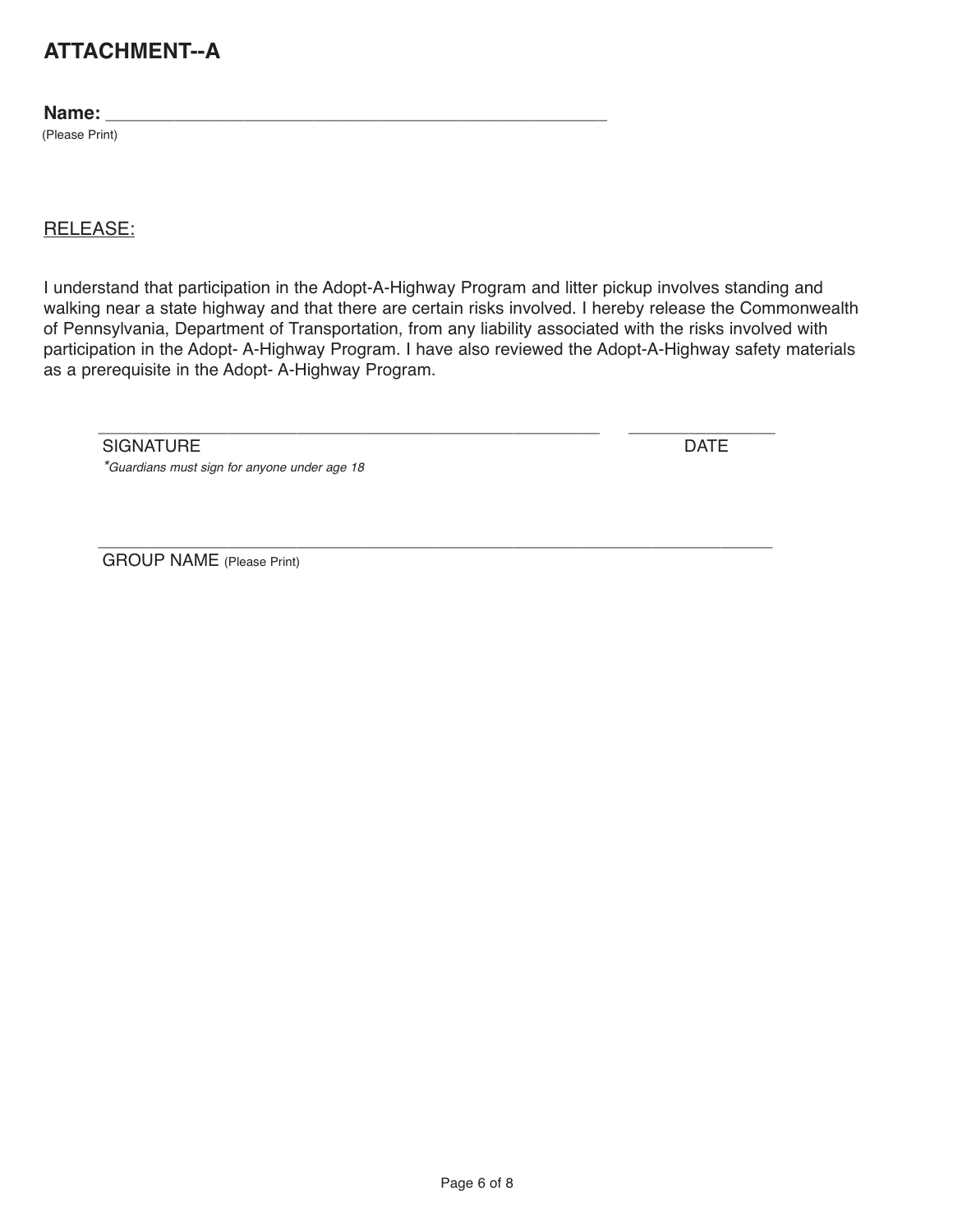# **ATTACHMENT--B**

#### **PennDOT SAFETY REQUIREMENTS SAFETY BRIEFING BEFORE PICKUP:**

- o Have ALL Traffic signs, high visibility vests, hats, & gloves assembled and distributed, with extra quantities if needed;
- o Have 'LITTER CREW AHEAD' signs properly placed;
- o Know emergency procedures such as the location of the nearest emergency facility and how to quickly summon the police or an ambulance;
- o Provide their own First-Aid Kit, and include kit with other supplies during litter pickups;
- o Avoid overexertion and heat problems by drinking water and taking breaks;
- o Carpool to the litter pickup site;
- o Wear the recommended attire: long-sleeves, blue jeans or long pants, leather shoes or boots, and gloves;
- o Be careful of contact with poison plants, bees, wasps, hornets, fire ants and snakes. The recommended attire will usually prevent irritations from most plants;
- o Pay special attention to the handling of broken glass. Participants must be careful not to step or kneel on broken glass;
- o Be aware of visibility problems;
- o Be prepared for any unexpected behavior of motorists;
- o Park vehicles a safe distance from the traveled roadway;
- o Attempt to walk facing on-coming traffic;
- o Not stand or jump on guide rail, drainage pipes or concrete walls;

#### *PennDOT SAFETY REQUIREMENTS*

Participants shall:

- o Pickup one side at a time when cleaning a multi-lane highway with a median. Vehicles shall remain on the same side of the highway as the participants.
- o Never cross over or pick up trash on the traveled pavement.
- o Upon arriving at the work site, immediately display PennDOT's official "Litter Crew Ahead" safety sign in advance of pickup site.
- o Not possess or drink alcoholic beverages.
- o Use PennDOT safety training materials.
- o Conduct at least one safety orientation meeting during the year.
- o Provide appropriate and adequate adult supervision when youth groups are involved in litter pickups; that is one adult per eight participants between the ages of 8 and 17.
- o Avoid peak traffic hours and extreme inclement weather conditions.
- o Stay clear of all construction areas.
- o Conduct pre-pickup safety talks.
- o Avoid all horseplay or demonstrations of any nature on the right of way.
- o Wear the safety vest provided by PennDOT.
- o Avoid hazardous materials such as old car batteries, any unidentified questionable items and animal carcasses.
- Be aware of all known allergies of volunteers before participation